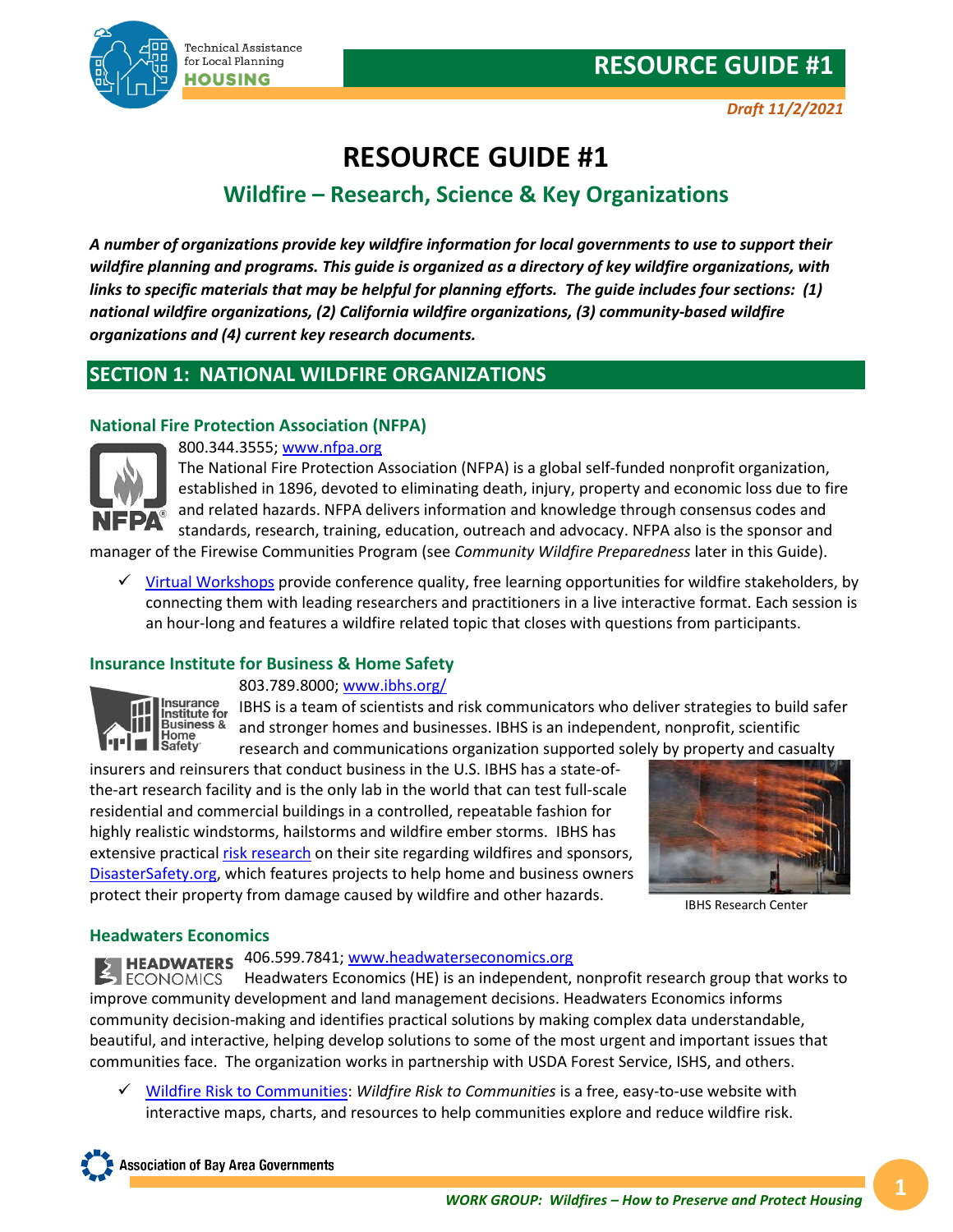$\checkmark$  [Reduce Risk](https://wildfirerisk.org/reduce-risk/home-hardening/) with one-stop shopping tools, resource, and national programs. Information on home ignition zone, home hardening, land use planning, wildfire preparedness, community health, wildfire prevention, wildfire response, fuel treatments and post-fire recovery.

## **Community Planning Assistance for Wildfire**



406.224.1837; [https://cpaw.headwaterseconomics.org](https://cpaw.headwaterseconomics.org/)

Sponsored by Headwaters Economics, Community Planning Assistance for Wildfire (CPAW) works with communities to reduce wildfire risk. CPAW's team of professional planners, foresters, economists, and risk modelers help communities integrate wildfire mitigation into the development planning process[. CPAW services](https://cpaw.headwaterseconomics.org/what-we-do/) are provided at no cost to the community, and

include land use planning recommendations, hazard assessments, capacity building, custom research, and training. Their website includes [case studies,](https://cpaw.headwaterseconomics.org/community-projects/) [explanatory wildfire videos,](https://cpaw.headwaterseconomics.org/resources/videos/) an[d research reports.](https://cpaw.headwaterseconomics.org/resources/cpaw-training-materials/)

## **Fire Adapted Communities Learning Network**



[www.fireadaptednetwork.org](http://www.fireadaptednetwork.org/)

The Fire Adapted Communities Learning Network connects and supports people and communities who are striving to live more safely with wildfire. The purpose of FAC Net is to be a peer network to exchange information, collaborate to enhance the practice of fire adaptation, and work together and at multiple scales to help communities live safely with fire. They offer

a [Fire Adapted Communities Self-Assessment Tool \(FAC SAT\)](https://fireadaptednetwork.org/resources/fac-assessment-tool/) to help communities assess their level of fire adaptation and track their capacity to live safely with fire over time.

## **Other National Organizations:**

- *National Interagency Fire Center* Home to the national fire management programs of each federal fire agency, along with partners including the National Association of State Foresters, the U.S. Fire Administration, the National Weather Service and a Department of Defense liaison. Working together, these partners provide leadership, policy oversight and coordination to manage the nation's wildland fire programs, including to coordinate fire incident information and research. [\[www.nifc.gov\]](http://www.nifc.gov/)
- *International Association of Wildland Firefighters (IAWF) –* Provide lessons learned with wildland firefighters and share research and after action information. [\[www.iawfonline.org\]](http://www.iawfonline.org/)

## **SECTION 2: STATE WILDFIRE ORGANIZATIONS**

## **CAL FIRE**

## [www.readyforwildfire.org](http://www.readyforwildfire.org/)

CAL FIRE, the Department of Forestry and Fire Protection, is responsible for the fire protection and stewardship of over 31 million acres of California's privately-owned wildlands. In addition, the Department provides varied emergency services in 36 of the State's 58 counties via contracts with local governments. CAL FIRE has excellent public information available on its web site.

CAL FIRE is required to classify the severity of fire hazards in areas of California. The [Fire Hazard Severity Zones](https://osfm.fire.ca.gov/divisions/wildfire-planning-engineering/wildfire-prevention-engineering/fire-hazard-severity-zones/) are developed using a science-based and field-tested model that assigns a hazard score based on the factors that influence fire likelihood and fire behavior. Many factors are considered such as fire history, existing and potential fuel (natural vegetation), predicted flame length, blowing embers, terrain, and typical fire weather.

CAL FIRE designates all State Responsibility Areas (SRA) as moderate, high or very high hazard. CAL FIRE maps only very high hazard in Local Responsible Areas (LRAs). Federal Responsible Areas are not mapped by CAL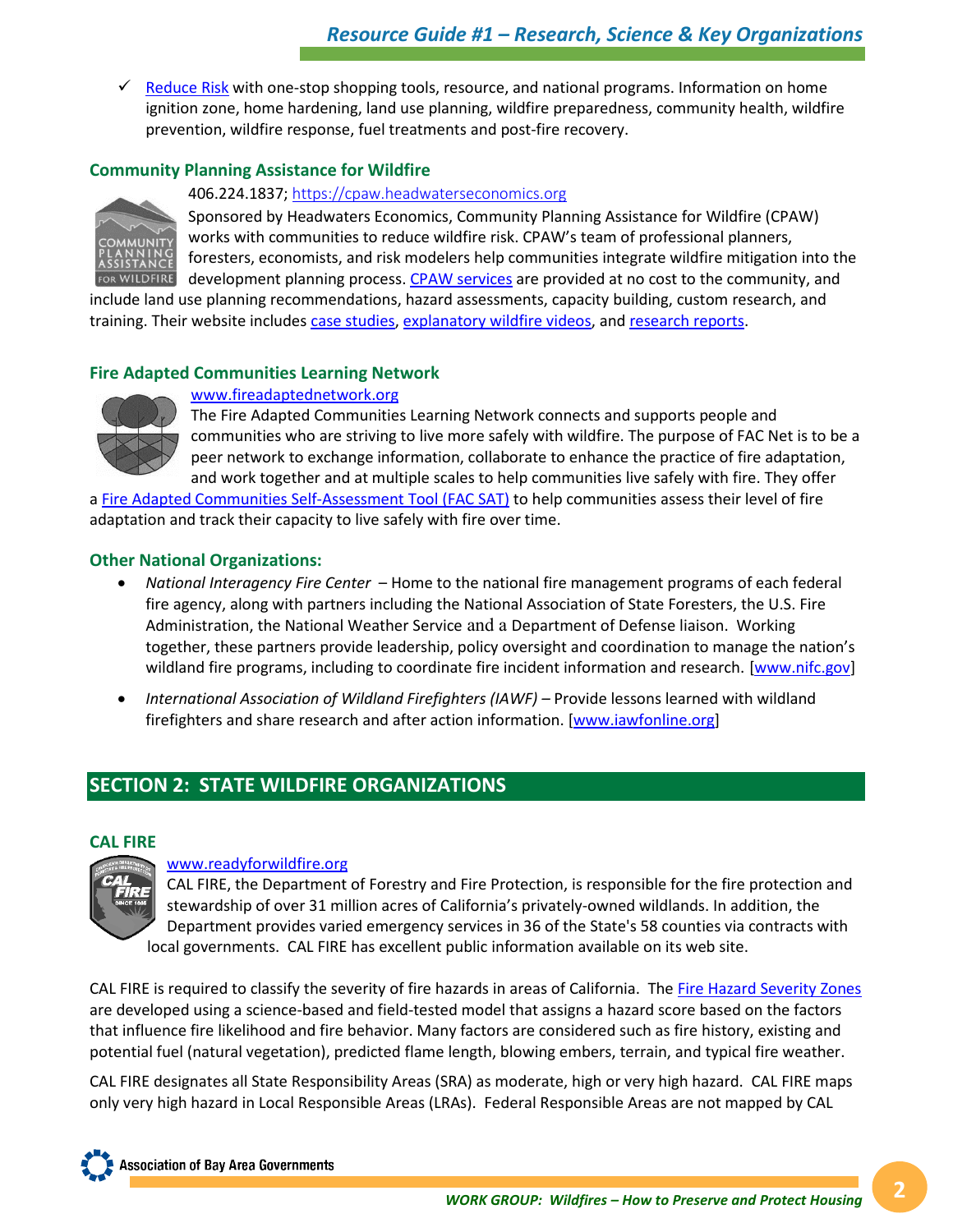FIRE. Urban and wildland areas are treated differently in the model, but the model does recognize the influence of burning embers traveling into urban areas, which is a major cause of fire spread.

Determine the fire hazard in my area?You can enter your address to [locate your property on a Fire Hazard](https://egis.fire.ca.gov/FHSZ)  [Severity Zone map.](https://egis.fire.ca.gov/FHSZ) A[n existing statewide map and maps of each county](https://osfm.fire.ca.gov/divisions/wildfire-planning-engineering/wildland-hazards-building-codes/fire-hazard-severity-zones-maps/) with FHSZ are also posted.

## **California Fire Science Consortium (CFSC)**



#### [www.cafiresci.org](http://www.cafiresci.org/)

The California Fire Science Consortium is a network of scientists and managers that accelerates the awareness, understanding, and adoption of wildland fire science information by federal, tribal, state, local, and private stakeholders within ecologically similar regions. Their mission is to be an inclusive, neutral, customer-driven collaborative group that facilitates the flow of fire science information and dialogue. The CFSC is divided into 4

regional teams and one statewide wildland-urban interface team. Statewide coordination is through UC Berkeley. Visit the [Northern California](https://www.cafiresci.org/northern-california) pages for regional fire science resources.

## **Other State Organizations:**

• In California, the UCCE - University of California Cooperative Extension, in each county, is an important resource with many participating in local wildfire initiatives. [\[www.ucanr.edu/sites/fire\]](http://ucanr.edu/sites/fire/)

## **SECTION 3: COMMUNITY WILDFIRE PREPAREDNESS ORGANIZATIONS**

Community grass roots and neighborhood preparation is a foundational element of wildfire preparedness. There are two primary types of community-based organizations in California focused on residents working together to strengthen the resiliency of their neighborhoods and to create fire adapted communities – Firewise Communities and Fire Safe Councils. These organizations work together routinely.

## **FIREWISE COMMUNITIES**

- National organization
- Tend to be informal neighborhood groups; some may be formal non-profits
- Typically focus on defensible space and home hardening
- Provide a national certification program and recognition but have no direct funding or grants

#### **FIRE SAFE COUNCILS**

- California based organization
- Tend to be formal local non-profits; may be neighborhood based, larger or county-wide
- Focus on defensible space, home hardening, emergency planning, education and evacuations
- California Fire Safe Council provides access to grants from state and federal agencies -- works as a coordinating organization.

## **FIREWISE COMMUNITIES**



## **[www.firewise.org](http://www.firewise.org/)**

A national program managed by the National Fire Protection Association that provides a [collaborative easy framework](https://www.nfpa.org/Public-Education/Fire-causes-and-risks/Wildfire/Firewise-USA/Become-a-Firewise-USA-site) to help neighbors in a geographic area get organized, find direction, and take action to increase the ignition resistance of their homes and

community and to reduce wildfire risks at the local level.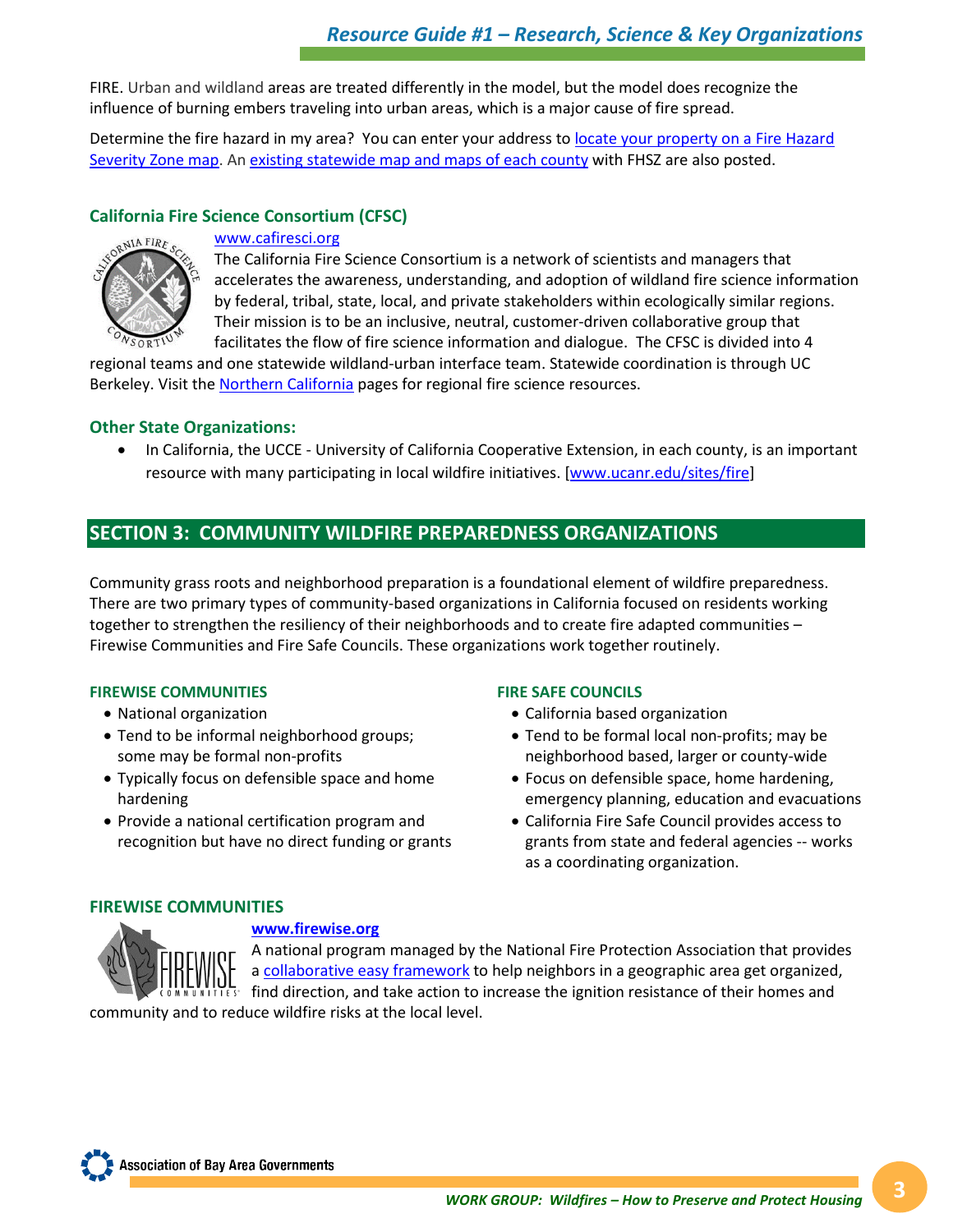## **CALIFORNIA FIRE SAFE COUNCIL**



[www.cafiresafecouncil.org](http://www.cafiresafecouncil.org/)

The California Fire Safe Council (CFSC), a California non-profit corporation, was first formed as a project of CAL FIRE in 1993. Today, CFSC maintains an online, "one-stop

shop," grant clearinghouse mainly for the four primary federal agencies: the USDA, Forest Service and the Department of the Interior agencies the Bureau of Land Management, National Park Service, and Fish & Wildlife Service. These agencies provide large master grants to CFSC to conduct, select, manage and monitor subgrants to local community groups such as Fire Safe Councils, homeowner associations, local government, fire departments, and other entities working on wildfire



prevention activities such as defensible space, community fire planning, and education. See [map](https://cafiresafecouncil.org/resources/fire-safe-councils/map-of-fire-safe-councils/) of existing Councils an[d Fire Safe Council Handbook](https://cafiresafecouncil.org/wp-content/uploads/2020/10/2020-CAFSC_FSC-Handbook_FINAL-online.pdf) on how to start a local Fire Safe Council.

## **SECTION 4: CURRENT KEY RESEARCH**

## **Reducing the Vulnerability of Buildings to Wildfire: Vegetation and Landscaping Guidance (UC 2021)** https://anrcatalog.ucanr.edu/pdf/8695.pdf



Research shows that a home's odds of surviving a wildfire can be substantially improved through careful attention to three principles: (1) thoughtful landscape design aimed at reducing and separating combustibles within the defensible space on a property, (2) retrofitting homes to resist wildfire, and (3) implementing ongoing maintenance of the home and landscaping to reduce combustible materials and to address the wear and tear. This publication explains how buildings burn during a wildfire and what actions homeowners can take in advance to increase their

home's odds of survival. *(Authors: Yana Valachovic, Stephen Quarles, Steven Swain)*

## **Suburban Wildfire Adaptation Roadmaps (IBHS 2020)**

https://ibhs.org/wp-content/uploads/wpmembers/files/ibhs-suburban-wildfire-adaptation-roadmaps.pdf



IBHS has identified key vulnerabilities for suburban neighborhoods; these insights build on findings published by the fire protection community and the best experimental and field research to date. The Suburban Wildfire Adaptation Roadmaps provide decision trees that show the range of possibilities and what to avoid. When put into action by homeowners, and ultimately whole communities, the risk curve can be bent downward and limit the catastrophic reach of wildfires.

The Suburban Wildfire Adaptation Roadmaps informed the [Wildfire Ready guide.](https://disastersafety.org/wildfire/wildfire-ready/) The guide provides details about projects homeowners can perform that will reduce their wildfire risk.

## **Community Destruction During Extreme Fires is a Home Ignition Problem (2020)**

<https://wildfiretoday.com/2020/09/21/community-destruction-during-extreme-wildfires-is-a-home-ignition-problem/>



Focus is on how high intensity flames aren't igniting homes, but embers and low intensity surface fires are. Outlines how we need to shift our mind-set to focusing on "home ignition" solutions versus full fire suppression. *(Authors: Jack Cohen, Dave Strohmaier; Article, Wildfire News & Opinion, 9/21/20)*